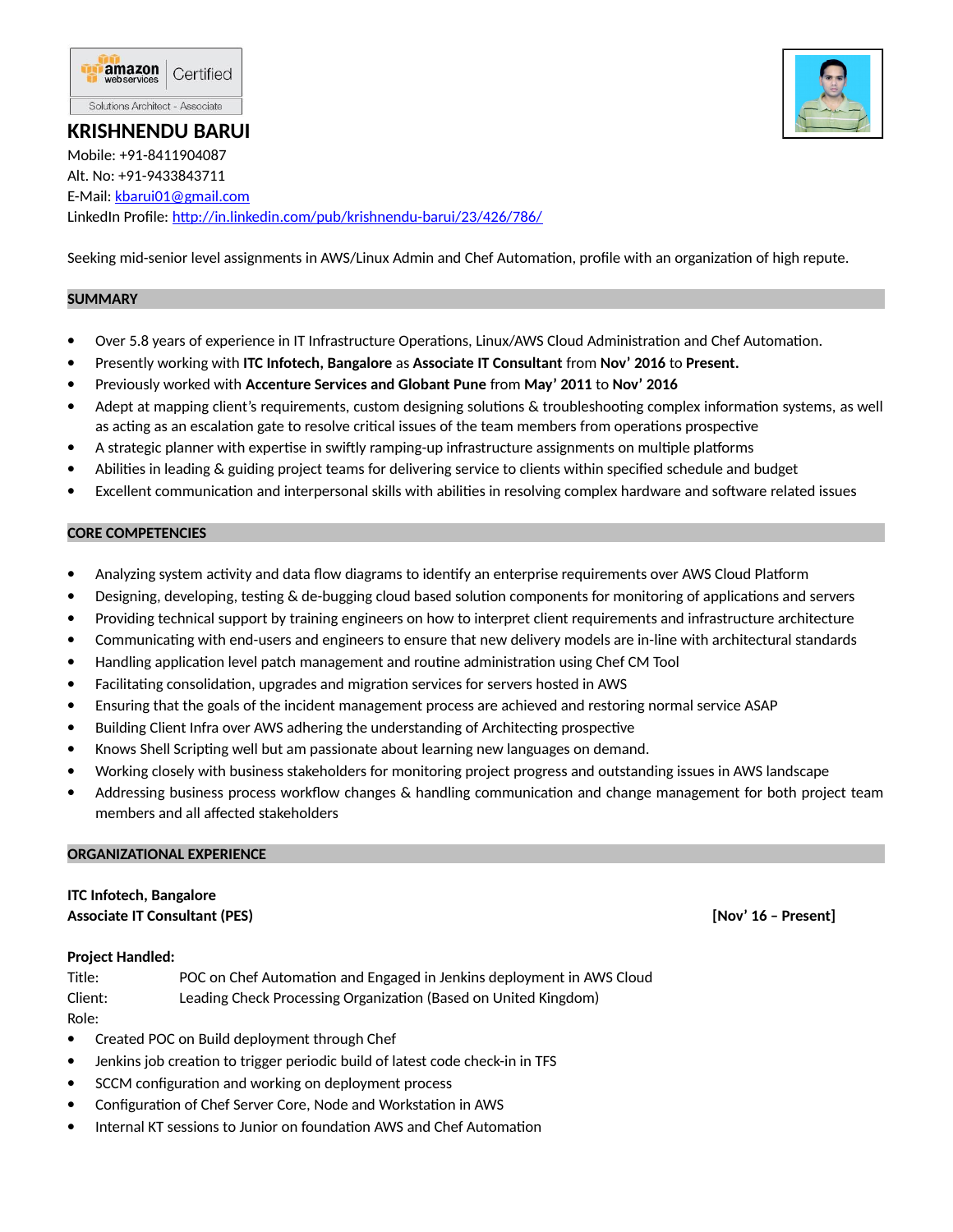### **Globant India Pvt. Ltd., Pune (Blue Ridge SEZ, Hinjewadi Phase - 1) Sr. DevOps Engineer (AWS and Chef) [May' 16 – Nov' 16]**

### **Project Handled:**

Title: POC on Cloud automation through AWS API/SDK and Configuration Management using Chef Client: Digital E-Learning Service Provider (Based on Boston and Germany)

Role:

- Infrastructure health checks using CloudWatch and NAgios.
- Automate file transfer from through Chef Cookbook
- Monitoring Elastic Search Cluster using Elastic Search HQ
- Notification configuration of Mesos, OpsGenie, DataDog and Sentry with Slack
- Written Shell Script to take up periodic backup of Elastic Search and to create NFS share in AWS Linux Instance

### **Accenture Services Pvt. Ltd. (Kolkata and Pune) AWS Cloud Support and Linux Administration [May' 11 – May' 16]**

### **Project Handled:**

Title: Cloud (AWS) Support (Accenture Digital Analytics Solution Factory) Client: Leading Multinational Automobile/Petroleum/FMCG Company (Across Canada, US, UK, Germany) Role:

- Creation of AWS account, creating user and assigning IAM role, allocation of user policy to individual user.
- Creation of VPC, Openvpn, Security group, Subnet, Procuring Elastic IP and attaching additional EBS volume to Instances.
- Managing AWS S3 account, Redshift and RDS cluster creation, data migration between different AZ's.
- Configuration instance Snapshot from AWS and scheduling of SNS notification.
- Provisioning of instances inside AWS and uploading data using as per requirement.
- Provisioning of HA using AWS ELB and configuration Auto Scaling.
- Cluster patching using Chef Automation tool and OS Hardening.
- Uploading data into S3 and creation of bucket policies using JSON template.
- Deployment of entire infrastructure using Cloud Formation and several AWS API's and SDK
- Analysis SAR (System Activity Report) of Linux Cluster and monitoring Logs of CPU / Memory / Disk Utilization / NI Value.
- Acting as a part of Infrastructure Operation Center Team with a team of 55 people
- Providing Linux server support for overseas IT Infrastructure of our Client's Enterprise Cloud (By using Amazon Web Services) based Data Centers hosted across APAC, EMEA and AMER locations
- Presently I am aligned with Operation Center Support Team for performing Linux Administration and Support
- Working upon the Incidents/CRQ as per our defined work instruction and resolving those tickets within defined Service Level Agreement (SLA)
- Configuration and Administration of several Linux server parameters and thresholds to the open source tool Nagios.
- Adding Linux Servers in the Nagios console, Configuring threshold as per each device priority, Nagios Core configuration, Configuration of the Service Group, Host Group and Contact Information in the master server of Nagios, Commissioning and decommissioning nodes from the tools upon Change requests.
- Responsible to create and edit Disk partition, LVM, Quota. Also we are responsible to installation of several packages using YUM and Network kick start package installation. Configuration of SSH and PUTTY terminal service.
- Deployment of weekly / monthly patch to respective Windows/Linux servers using BMC Bladelogic Server Automation (BBSA) Application Suit as per approved change ticket used to raised by our client
- Execution of:
	- o Bash Scripts to generate health status log of critical production servers
	- $\circ$  Batch files to automate the process of checking necessary prerequisites, before installing BBSA agent
	- SQL Query to fetch data of only DB log space used status from conventional systems
- Usage of BMC Promise as ticketing tool to work upon incidents and changes as per ITIL framework
- Calculation of overall incidents & changes count for every month and working integrated with IT Service Management (ITSM) Team to publish monthly KPI (targeted to stay in green zone) report